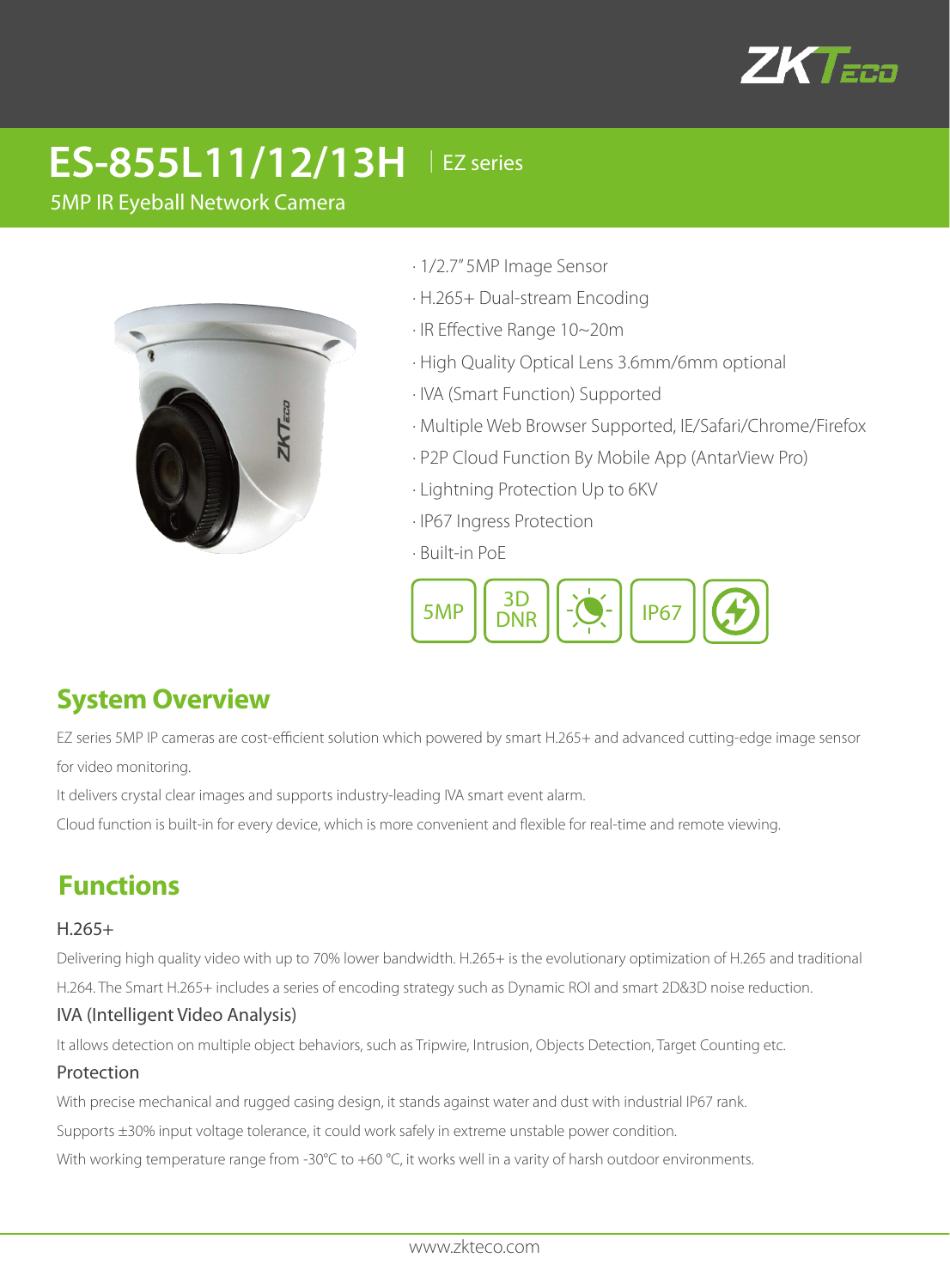# **Technical Parameters**

### Camera

| Models                                                                                                    | ES-855L11H                              | ES-855L12H                                         | ES-855L13H           | Flash                                   | <b>16MB</b>                 |              |            |
|-----------------------------------------------------------------------------------------------------------|-----------------------------------------|----------------------------------------------------|----------------------|-----------------------------------------|-----------------------------|--------------|------------|
| Image Sensor                                                                                              | 1/2.7" 5MP Image Sensor                 |                                                    |                      | S/N Ratio                               | More than 52dB              |              |            |
| Min. Illumination                                                                                         | 0.03Lux/F2.0 (color)                    |                                                    |                      | <b>IR Distance</b>                      | $10 - 20m$                  |              |            |
| 0 Lux with IR on                                                                                          |                                         |                                                    |                      | IR LED No.                              | $\mathbf{1}$                |              |            |
| <b>Effective Pixel</b>                                                                                    | 2560(H)* 1920(V)                        |                                                    |                      |                                         |                             |              |            |
| Lens                                                                                                      |                                         |                                                    |                      |                                         |                             |              |            |
| <b>Focal Lengths</b>                                                                                      | 2.8mm                                   | 3.6mm                                              | 6mm                  | <b>FOV</b>                              | $99.6^\circ$                | $90.5^\circ$ | $60^\circ$ |
| Aperture                                                                                                  |                                         | F2.0                                               |                      |                                         |                             |              |            |
| <b>Video</b>                                                                                              |                                         |                                                    |                      |                                         |                             |              |            |
| Compressions                                                                                              | H.265/H.264                             |                                                    |                      | <b>WDR</b>                              | <b>DWDR</b>                 |              |            |
| 5MP(2560*1920)/1080P(1920*1080)/1.3M(1280*960)/<br>Resolutions<br>720P(1280*720)/D1(704*576)/CIF(352*288) |                                         |                                                    |                      | Day/Night                               | Auto(ICR)/Color/B/W         |              |            |
|                                                                                                           |                                         |                                                    | <b>White Balance</b> | Supported                               |                             |              |            |
| <b>Bit Rate Control</b>                                                                                   | CBR/VBR                                 |                                                    |                      | Defog                                   | Supported                   |              |            |
| <b>Bit Rates</b>                                                                                          | 16Kbps-8Mbps                            |                                                    |                      | <b>Noise Reduction</b>                  | 3D DNR                      |              |            |
| Streaming                                                                                                 | Dual stream                             |                                                    |                      | Mirror                                  | Supported                   |              |            |
| <b>Frame Rates</b>                                                                                        | Main stream: 2560*1920(1~15fps)         |                                                    |                      | Flip                                    | Supported                   |              |            |
|                                                                                                           |                                         |                                                    |                      | <b>BLC</b>                              | N/A                         |              |            |
| Sub stream: 704*576(1~25/30fps)                                                                           |                                         |                                                    | <b>ROI</b>           | N/A                                     |                             |              |            |
| Digital Zoom                                                                                              | 12x                                     |                                                    |                      | Anti-flicker                            | Supported                   |              |            |
| <b>Audio Compression</b>                                                                                  | G.711u                                  |                                                    |                      | Privacy Mask                            | 4 Areas                     |              |            |
| Alarm & Audio                                                                                             |                                         |                                                    |                      |                                         |                             |              |            |
| <b>Video Detections</b>                                                                                   | Motion Detection, Video Shelter,        |                                                    |                      | Tripwire/Intrusion/Object Left/Missing/ |                             |              |            |
| Audio                                                                                                     | N/A                                     |                                                    | <b>IVA</b>           | <b>Target Counting</b>                  |                             |              |            |
| <b>Network</b>                                                                                            |                                         |                                                    |                      |                                         |                             |              |            |
| Ethernet                                                                                                  | 1 RJ-45 port(10/100Mbps)                |                                                    |                      | <b>Web Broswers</b>                     | IE/Firefox/Chrome/Safari    |              |            |
| Protocols                                                                                                 |                                         | TCP/IP, UDP, HTTP, IGMP, ICMP, DHCP, RTP/RTSP,DNS, |                      |                                         | AntarVis 2.0                |              |            |
|                                                                                                           | DDNS, FTP, NTP, PPPoE, UPNP, SMTP, SNMP |                                                    |                      | Mobile App                              | AntarView Pro               |              |            |
| Onvif                                                                                                     | Onvif Profile S                         |                                                    |                      | Platforms                               | Mac OS/ Windows/iOS/Android |              |            |
| Max. Online User                                                                                          |                                         | $\overline{2}$                                     |                      |                                         |                             |              |            |
| General                                                                                                   |                                         |                                                    |                      |                                         |                             |              |            |
| <b>Working Temperature</b>                                                                                | $-30^{\circ}$ C $\sim$ +60 $^{\circ}$ C |                                                    |                      | <b>Ingress Protection</b>               | IP67                        |              |            |

| Working Temperature      | -30°C~+60°C      | Ingress Protection  | <b>IP67</b>   |
|--------------------------|------------------|---------------------|---------------|
| <b>Working Humidity</b>  | $10 - 90\%$      | <b>Dimensions</b>   | $0102*93.2mm$ |
| Power Supplies           | PoE, IEEE802.3af | Net Weight          | 0.36KG        |
|                          | DC12V±10%        | <b>Gross Weight</b> | 0.44KG        |
| <b>Power Consumption</b> | $<$ 3W           |                     |               |